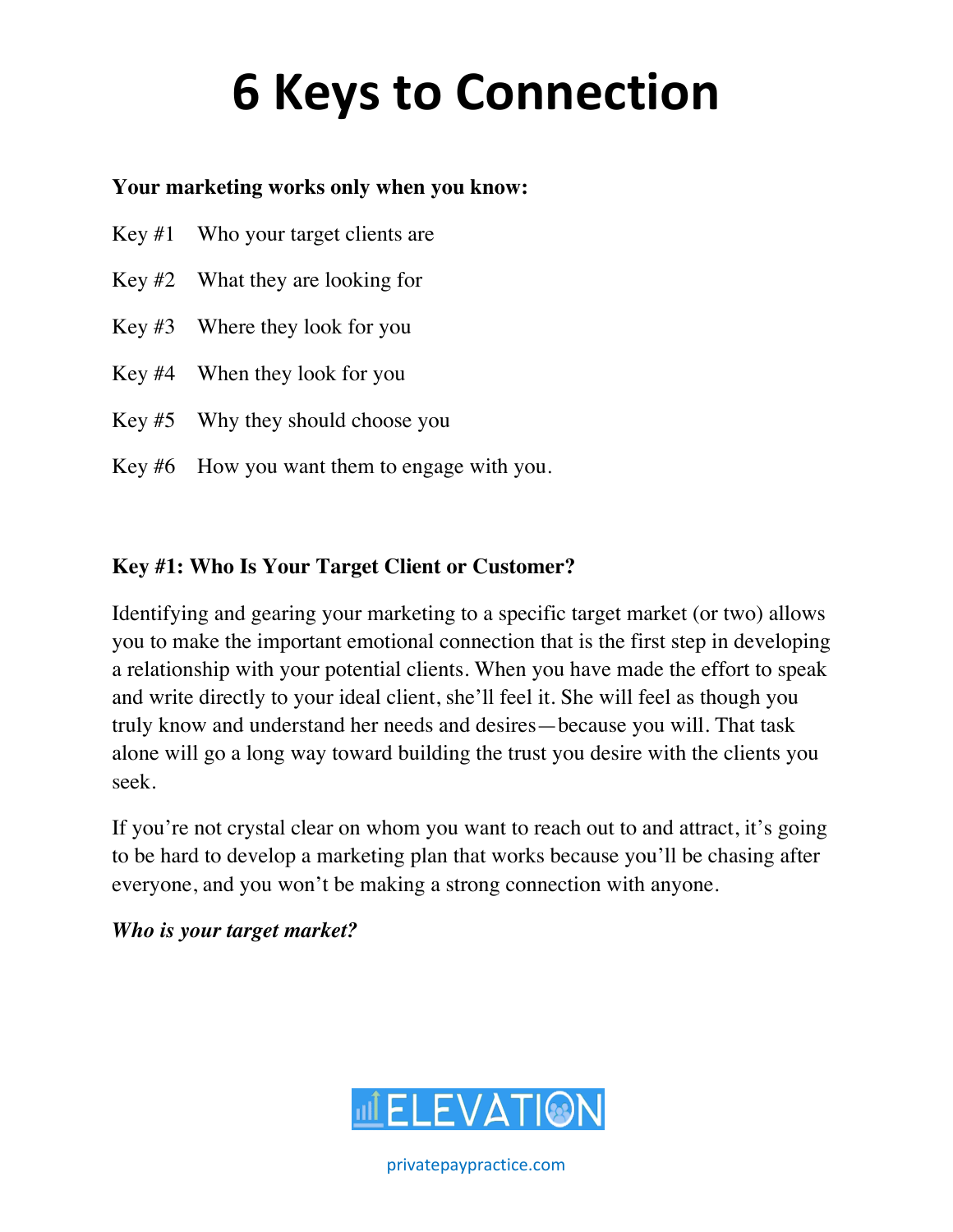#### **Key #2: What Are They Looking For?**

You've got to understand what your ideal clients or customers are looking for—the kinds of products or services they think will solve their problems or help them reach their goals. It's very important to be clear on your answers because if you don't know what your potential clients are looking for, you won't know what to offer or how to communicate what you have to offer, in ways that resonate with them.

We often talk about what we do in terms that we think are relevant. It's time to put your target market first and work to truly understand what they know is relevant. Then you can decide what you're going to offer them that will meet their needs.

Example: In my case, they want direction on how to communicate more effectively. They want skills to be able to better manage their emotions so people don't leave them or push them away. They want strategies for feeling more confident and independent.

*Give a description of your ideal client within your target market in terms of what is relevant to them (what are their big problems, urgent needs, and compelling desires)?* 

### **Key #3: Where Do They Look for You?**

Do you know where your target market looks for you? Do they search online? Do they call their friends for referrals for the kind of service that you're providing? What other types of business professionals do they trust to get their referrals from? If you don't know, survey your current clients. This should always be one of the first questions you ask a new client: "How did you come to find me?" If you don't have any clients of your own yet, ask a colleague how her clients find her.

#### *Where do your clients look for you?*

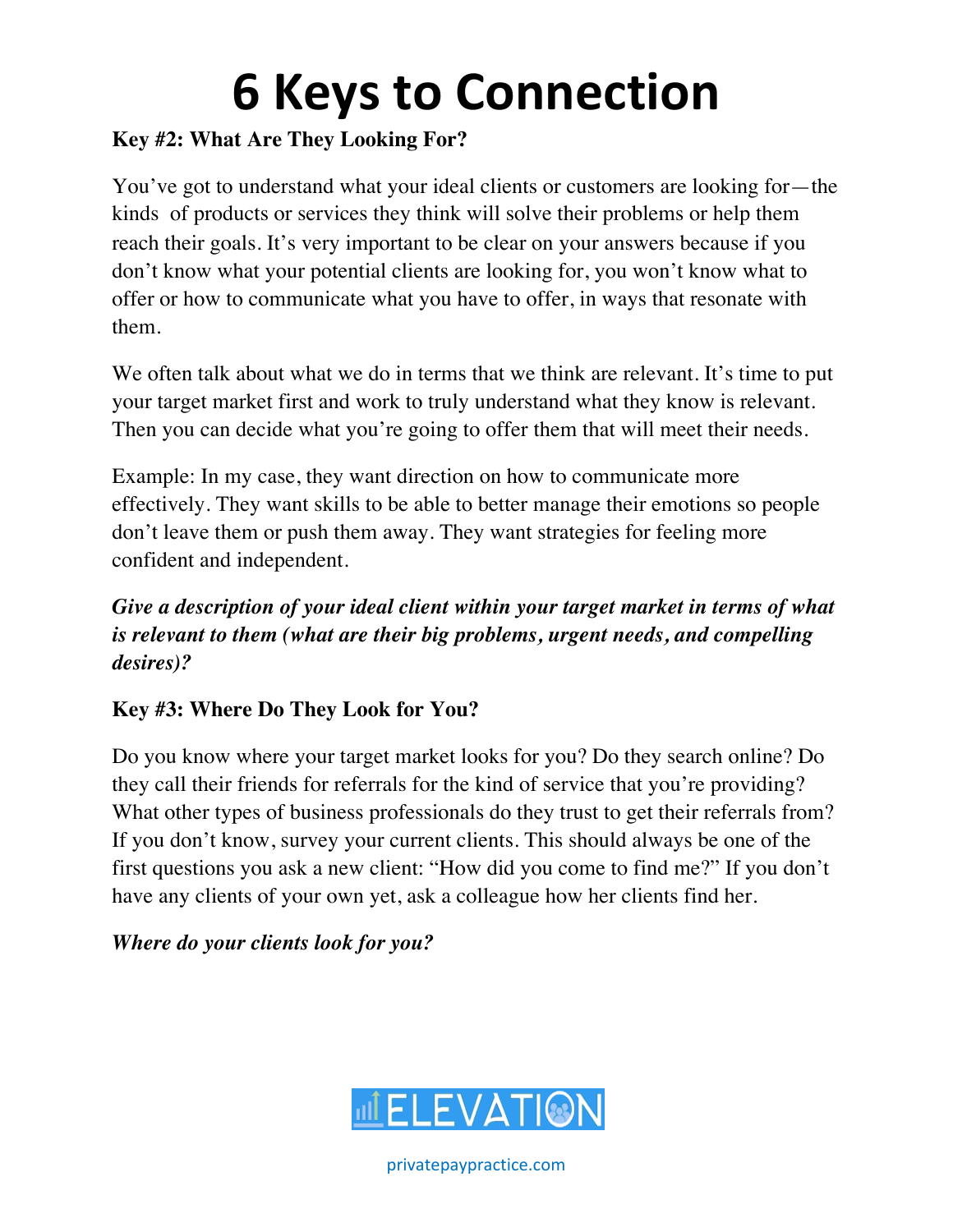#### **Key #4: When Do They Look for You?**

When do the folks in your target market look for the services you offer? What needs to happen in their lives for them to seek the kind of service that you offer? How high do the stakes need to be before they decide to get help? They may be interested in what you do, and your offerings may resonate with them, but they might not need you at the moment they find you.

You'll want to make it easy for them to step into your environment (to try you on) and move closer to your core offerings over time. When their stakes rise, they'll reach out to you and ask for you. But you've got to keep the conversation going. What are the situations that are likely to drive potential clients to seek your services, products, and programs? When do they look for you?

Examples: The ideal clients in my target market: lose another job; get dumped in another relationship; act out in big ways that leave them feeling humiliated and ashamed.

#### *When do your ideal clients look for you?*

#### **Key #5: Why Should They Choose You?**

That's the BIG QUESTION. Why are they going to choose you? Are you a credible authority in your field? What makes you the best choice for them? What is unique about you or the solutions you offer? For this, it's crucial that you set your modesty aside and express yourself clearly and with confidence—no wishy-washy answers to these questions.

*While it may feel uncomfortable at first, you've got to get comfortable saying: "The best thing for you is me!"*